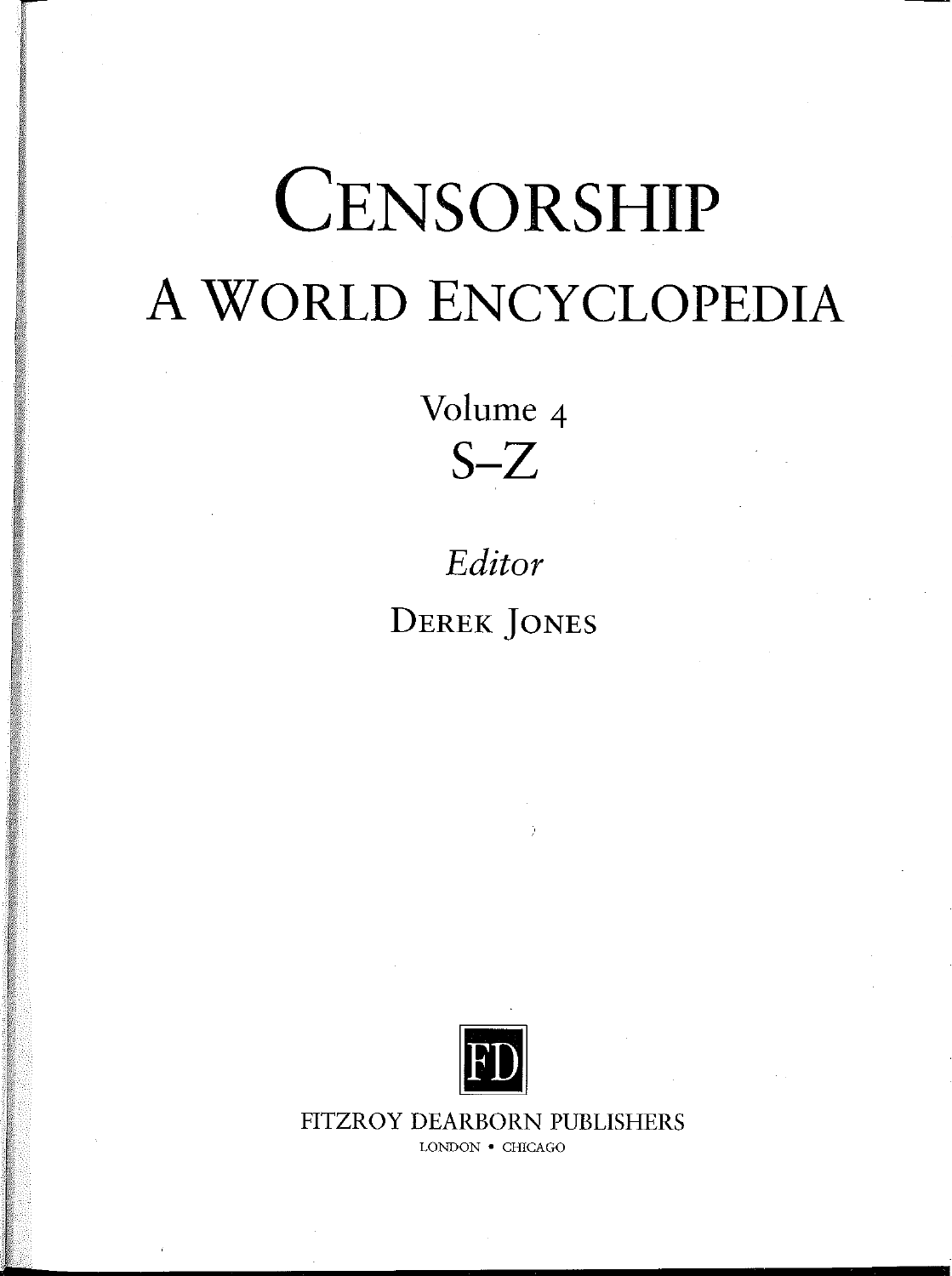Privilege ownership involves stripping human rights from all working people, while the bureaucratic class strives with all its might to reduce these to such "rights" as are commonly enjoyed only by beasts of burden. Such a reduction of rights is utterly intolerable!  $\ldots$  Give us back democracy! Give us back freedom! Give us back equality! Give us back human rights!"

In November 1979, when the journal began to feel the effects of repression, Liu Qing decided to publish the transcript of the trial of Wei jingsheng, the most outspoken activist of the Democracy Wall movement. This decision angered the authorities, for the transcript made public the controversial and critical statements Wei had made *in camera* in his own defence during his trial. Liu was arrested shortly afterwards. He spent several months in detention at Beijing's Number One Prison before being sent to a remote region of Shaanxi province for labour reform. In August 1982, Liu was secretly tried in Beijing and sentenced to seven years' imprisonment at a labour camp in Qinghai Province. The authorities moved to imprison Liu because, in 1981, he smuggled out of his detention cell the 196 page essay "Notes from Prison" *("Yuzhong shouji").* The essay, which described Liu's arrest and detention and his insightful observations on the Democracy Wall movement, was published in Hong Kong, much to the annoyance of the Beijing police.

Acting on his former colleague's behalf, for much of early 1980 Xu Wenli used *Situu Luntan* to request Liu Qing's release. By way of.balance, Xu continued to advocate cooperation with the authorities, publicly proclaimed his continued belief in Marxism, and maintained that democracy would only be achieved under the leadership of the Communist Party. When, in March 1980, *Stunt Luntan* was closed down by the party, Xu's comments became more outspoken. Addressing a seminar, he stated:

All prisoners of conscience should be immediately set free. People imprisoned in the past for political offences should be given retrials  $\ldots$  The focal point of all reforms should be human liberation, and the respect for human

values and human rights. The free development of each individual is the basis for all social progress.

On to April 1981 Xu was taken from his home by the police. The following year, he was charged with organizing a counterrevolutionary group and engaging in counter-revolutionary propaganda, and was imprisoned for 15 years. A number of letters written by Xu in prison were smuggled out of China and published in Hong Kong in December 1985.

Xu was released in May 1993, but was arrested again in December 1998 after trying to establish the China Democratic Party. He was sentenced to another 13 years' imprisonment. Liu Qing is now based in the US.

DESMOND A. SKEEL

## Further Reading

- Barme, Geremie and John Minford (editors), *Seeds of Eire: Chinese Voices of Conscience,* Hong Kong: Far Eastern Economic Review, 1986; New York: Hill and Wang, 1988
- *Benton, Gregor (editor), Wild Lilies, Poisonous Weeds: Dissident Voices from People's China, London: Pluto Press, 1982*
- Chen Erjin, *China: Crossroads Socialism,* London: Verso, and New York: Schocken, 1984
- Garside, Roger, *Coming Alive: China after Mao,* London: Deutsch, and New York: McGraw Hill, 1981
- *Gittings, John, China Changes Face: The Road from Revolution, 1949—x989,* Oxford and New York: Oxford University Press, 1989
- *Goodman, David S.C., Beijing Street Voices: The Poetry and Politics of China's Democracy Movement, London and Boston: Boyars,* 1981
- *Liu Qing, "Prison Memoirs", Chinese Sociology and Anthropology* (Fall—Winter 1982-83)
- Nathan, Andrew j., *Chinese Democracy,* New York: Knopf, 1985
- *Seymour, James D. (editor), The Fifth Modernization: China's Human Rights Movement,* 1978-1979, Stanfordville, New York: Human Rights Publishing Group, 1980
- *Widor, Claude (editor), Documents on the Chinese Democratic Movement, 1978-1980: Unofficial Magazines and Wall Posters,* Paris: Ecole des Hautes Etudes en Sciences Sociales, x981; Hong Kong; Observer Publishing, 1984

# *6o MINUTES* US television programme, established 1968

6o *Minutes is* the longest continuously broadcast television news-magazine programme in the United States. Produced for the Columbia Broadcasting System (CBS), *6o Minutes* includes news, human-interest, and humorous stories. A full-screen image of a ticking clock is used to signal the beginning and end of each story, which is narrated by one of the programme's multiple anchors. Over the years, *6o Minutes* has been anchored by some of television's most prominent journalists.

o*Minutes* was the first mainstream news programme in the United States to use investigative journalism approaches that are known colloquially as "in-your-face". Pioneered by the "guerrilla" or alternative media movement in the mid-196os when inexpensive, portable video equipment first became available - these tactics were used by counter-culture activists to catch wrongdoers in the act. Using hidden cameras or surprise interviews with reluctant or resistant subjects, guerrilla media sought to expose or embarrass the elite "establishment". The technique is now used by human-rights activists throughout the world to penetrate official censorship and to document government or corporate abuses.

The mainstreaming of the technique by 6o *Minutes,* a commercially sponsored programme, was possible in the United States during the waning years of the Vietnam War because of the growing public distrust of government and other institutions. The programme was an instant success and has remained at or near the top of audience ratings throughout its long